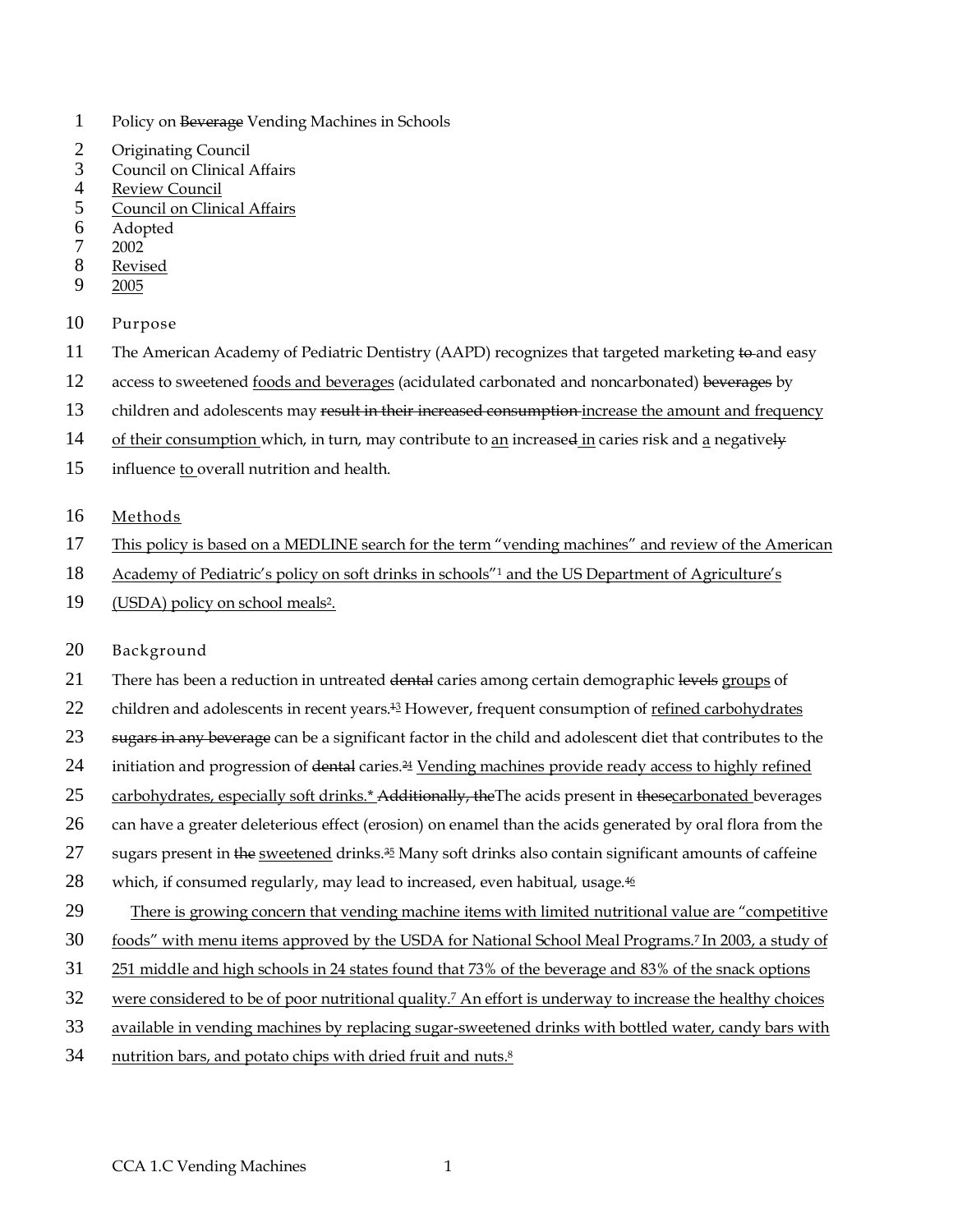36 negative impact on their children's and adolescents' overall nutrition by displacing foods with a higher 37 **nutritional valuenutrient density**<sup>59</sup>. Nutrient density refers to the amount of nutrients in a food as 38 compared to the calories. Foods low in calories and high in nutrients are nutrient rich (dense). Foods high 39 \*For the purposes of this statement, the term soft drink refers to such beverages as sodas, fruit juices and sports drinks. 40 in calories and low in nutrients are of poor nutritional quality. As teenages girls have increased their 41 consumption of soft drinks, their consumption of milk has decreased by 40%, which may contribute to a 42 decrease in bone density, subsequent increase in fractures, and future risk of osteoporosis.<sup>610,11</sup> Increased 43 ingestion of sugar-sweetened drinks also has been linked to the increased incidence of childhood 44 obesity. $712$ 45 Many beverage and snack food products are targeted specifically and aggressively at the child and 46 adolescent market. Vending machines containing these products beverages are readily accessible to 47 children and adolescents in schools. In exchange for money to the individual school or districts, "pouring 48 rights contracts" give beverage companies exclusive rights to sell their products at school events and 49 place vending machines on school property, along with other measures that increase student exposure to 50 the beverages. $8-10^{13-15}$  Presently, several states have legislation and others are considering legislation to 51 limit pouring rights contracts to healthier options.<sup>15</sup>

35 Increased consumption of soft drinks refined carbohydrates by children and adolescents may have a

52 Policy statement

53 The AAPD:

54 1. encourages collaboration with other dental and medical organizations, governmental agencies,

55 education officials, parent and consumer groups, and corporations to increase public awareness of

56 the negative effects of frequent and/or inappropriate intake of sweetened carbonated and

57 noncarbonated drinks (carbonated and noncarbonated) and low nutrient dense snack foods on

58 infant, child, and adolescent oral health, nutrition, and general health;

59 2. opposes any arrangements that may decrease access to healthy beverage nutritional choices for 60 children and adolescents;

61 3. encourages school officials and parent groups to consider the importance of maintaining healthy

62 choices in vending machines in schools and encouragesing the promotion of food and beverages of

63 high nutritional value; cans should be preferred over bottles of soft drinks since they cannot be

- 64 recapped for convenient later consumption throughout the day; bottled water always should be
- 65 available at the same place that soft drinks are offered;
- 66 4. promotes educating and informing the public about the importance of good oral hygiene and 67 nutritional habits as they pertain to soft drink consumption of items available in vending machines.